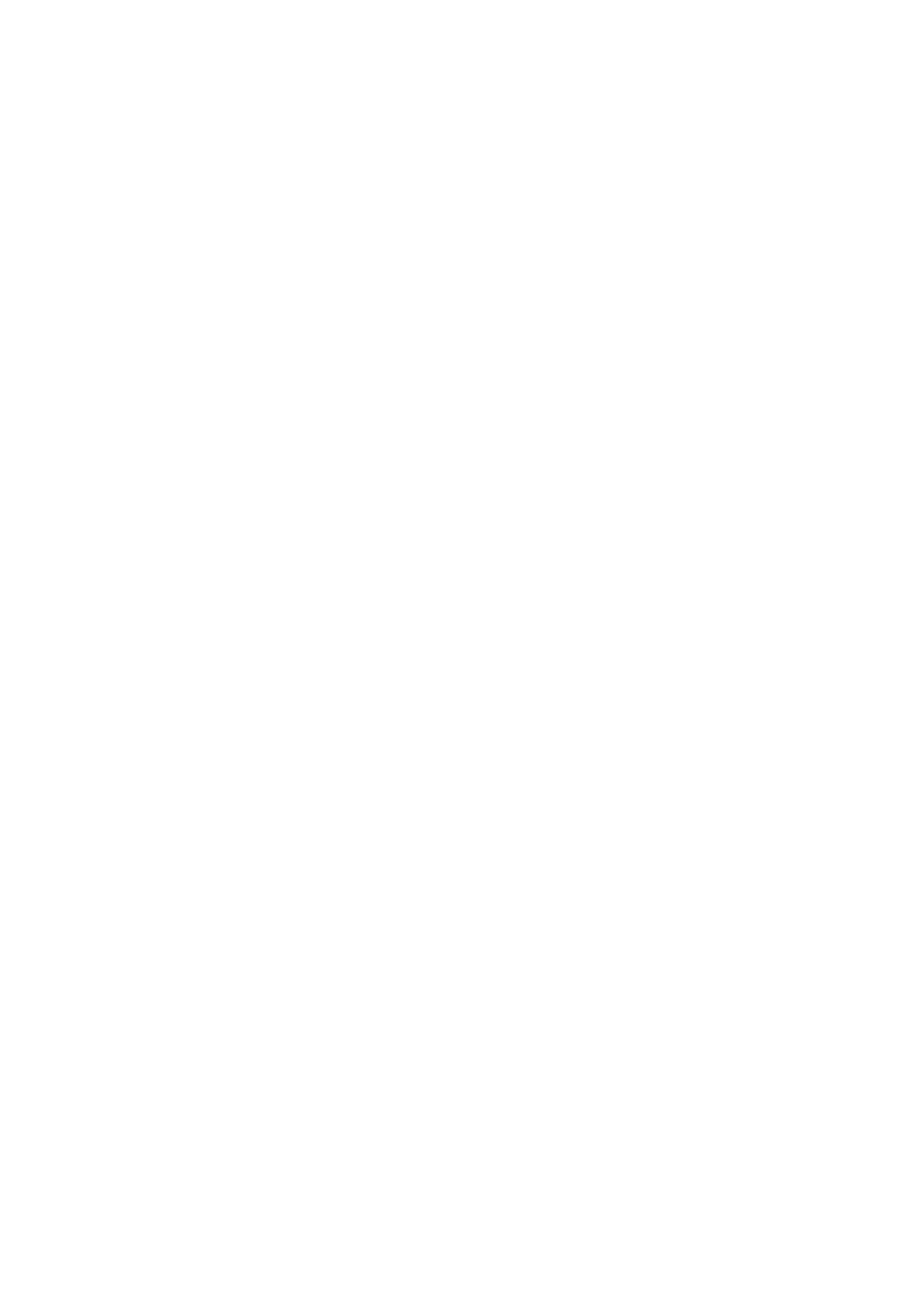

# **Opinion of the Biocidal Products Committee**

#### **on the application for approval of the active substance permethrin for product type 18**

In accordance with Article 89(1) of Regulation (EU) No 528/2012 of the European Parliament and of the Council 22 May 2012 concerning the making available on the market and use of biocidal products, the Biocidal Products Committee (BPC) has adopted this opinion on the approval in product type 18 of the following active substance:

| <b>Common name:</b> | permethrin                                                                                          |
|---------------------|-----------------------------------------------------------------------------------------------------|
| Chemical name(s):   | 3-phenoxybenzyl (1RS, 3RS; 1RS, 3SR)-3-(2, 2-<br>dichlorovinyl)-2,2-dimethylcyclopropanecarboxylate |
| <b>EC No.:</b>      | 258-067-9                                                                                           |
| <b>CAS No.:</b>     | 52645-53-1                                                                                          |
|                     |                                                                                                     |

**Existing active substance**

This document presents the opinion adopted by the BPC, having regard to the conclusions of the evaluating Competent Authority and Technical Meeting. The assessment report (AR) and conclusions, as a supporting document to the opinion, contain the detailed grounds for the opinion.

### **Process for the adoption of BPC opinions**

Following the submission of applications by Tagros Chemicals India Ltd on 28 April 2006 and and TANATEX B.V. (with a letter of access to data held by Bayer Environmental Science) on 27 January 2009, the evaluating Competent Authority Ireland submitted an assessment report and the conclusions of its evaluation to the Commission on 21 June 2010. In order to review the assessment report and the conclusions of the evaluating Competent Authority, the Agency organised consultations via the BPC and the Commission via the Biocides Technical Meetings. Revisions agreed upon were presented and the assessment report and the conclusions were amended accordingly.

It should be noted that the application in support of permethrin by TANATEX was originally submitted under product-type 9 (fibre, leather, rubber and polymerised materials preservatives). However, following discussions at the  $41<sup>th</sup>$  meeting of the representatives of Member States Competent Authorities for the implementation the BPR it was concluded:

*"The meeting took note of the document submitted by Tanatex on the subject of the change of PT (from PT 9 to 18) for the dossier submitted for permethrin under the review programme. The meeting however concluded that the protection of wool carpets against larvae of moths and carpets beetles should fall under PT 18, as PT 9 cover substances intended to protect textiles from micro-organisms only. However, it was noted that the ESD for PT9 could be utilised for this assessment."*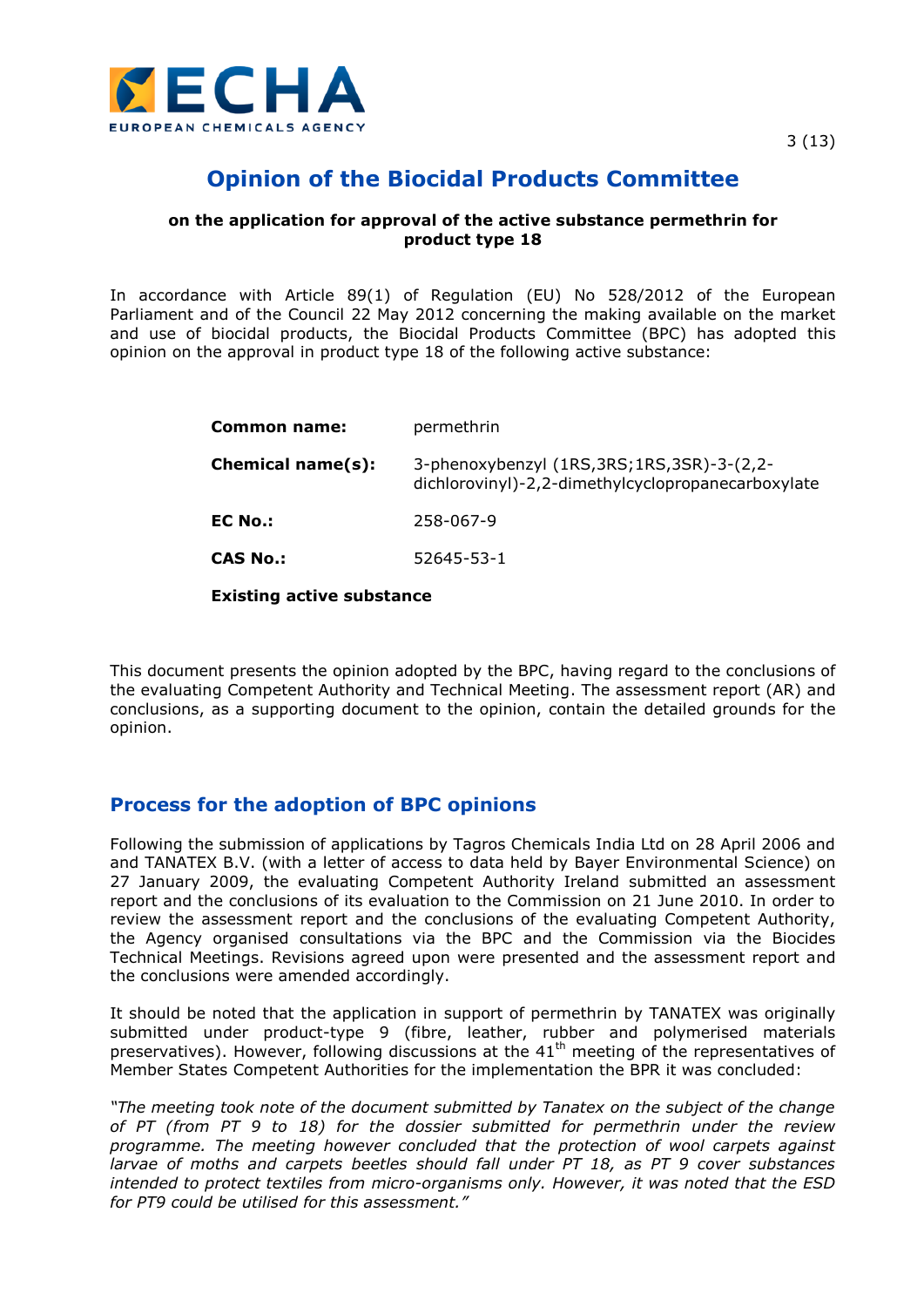# **Adoption of the BPC opinion**

#### **Rapporteur: BPC member for Ireland**

The BPC opinion on the approval of the active substance permethrin in product-type 18 was adopted on 8 April 2014.

The BPC opinion was adopted by consensus*.*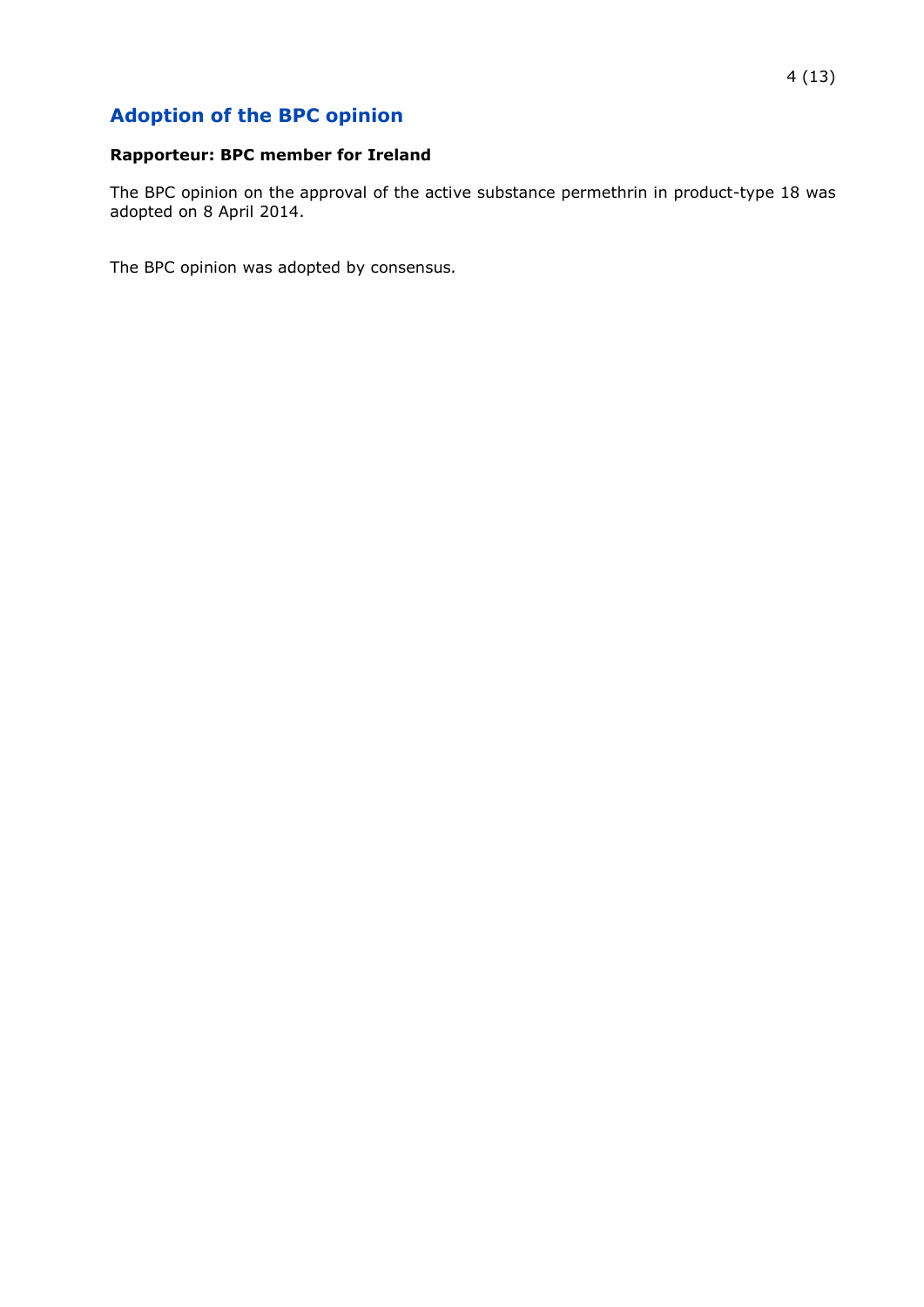### **Detailed BPC opinion and background**

#### **1. Overall conclusion**

The overall conclusion of the BPC is that the permethrin in product type 18 may be approved. The detailed grounds for this conclusion are described in the assessment report.

#### **2. BPC Opinion**

#### **2.1. BPC Conclusions of the evaluation**

#### **a) Presentation of the active substance and representative biocidal product including classification of the active substance**

This evaluation covers the use of permethrin in product type 18. Permethrin belongs to a class of pesticides known as synthetic pyrethroids. Permethrin is a reaction mass of four stereo-isomers: 1Rcis (5-10% w/w), 1Scis (15.0 – 20.0% w/w), 1Rtrans (45.0-55.0% w/w) and 1Strans (17.0-27.0% w/w). Specifications for the reference source are established.

The physico-chemical properties of the active substance and biocidal product have been evaluated and are deemed acceptable for the appropriate use, storage and transportation of the active substance and biocidal product. Validated analytical methods are available for the analysis of permethrin as manufactured and for the determination of impurities. However, a validated chiral method for analysis of the four stereo-isomers in the biocidal product was not available. Validated analytical methods are available for water, soil and air. Other analytical methods are not required for the intended use.

The current classification and labelling for permethrin according to Regulation (EC) No 1272/2008 (CLP Regulation) is:

| <b>Current classification according to the CLP Regulation</b> |                                                               |  |  |  |
|---------------------------------------------------------------|---------------------------------------------------------------|--|--|--|
| Hazard Class and                                              | Acute Tox, 4<br>H302                                          |  |  |  |
| <b>Category Codes</b>                                         | Acute Tox, 4<br>H332                                          |  |  |  |
| <b>Hazard Statement</b>                                       | Skin Sens, 1<br>H317                                          |  |  |  |
| Code(s)                                                       | Aquatic Acute 1<br>H400                                       |  |  |  |
|                                                               |                                                               |  |  |  |
| <b>Labelling</b>                                              |                                                               |  |  |  |
| Pictograms                                                    | GHS07                                                         |  |  |  |
|                                                               | GHS09                                                         |  |  |  |
| Signal Word                                                   | Warning                                                       |  |  |  |
| <b>Hazard Statement Codes</b>                                 | H302+H332: Harmful if swallowed or if inhaled                 |  |  |  |
|                                                               | May cause an allergic skin reaction<br>H317:                  |  |  |  |
|                                                               | Very toxic to aquatic life with long lasting effects<br>H410: |  |  |  |
|                                                               |                                                               |  |  |  |
| <b>Specific Concentration</b>                                 | M-Factor: 1000                                                |  |  |  |
| limits, M-Factors                                             |                                                               |  |  |  |

A change is incurred according to Regulation (EU) 286/2011 amending Regulation (EC) 1272/2008: H400 (Acute Cat 1) will be changed to H410 (Acute Cat 1; Chronic Cat 1): Very toxic to aquatic life with long lasting effects, in accordance with the principles of precedence for hazard statements outlined in Article 27 of the CLP Regulation. Additionally, under the CLP Regulation the classification of permethrin as a skin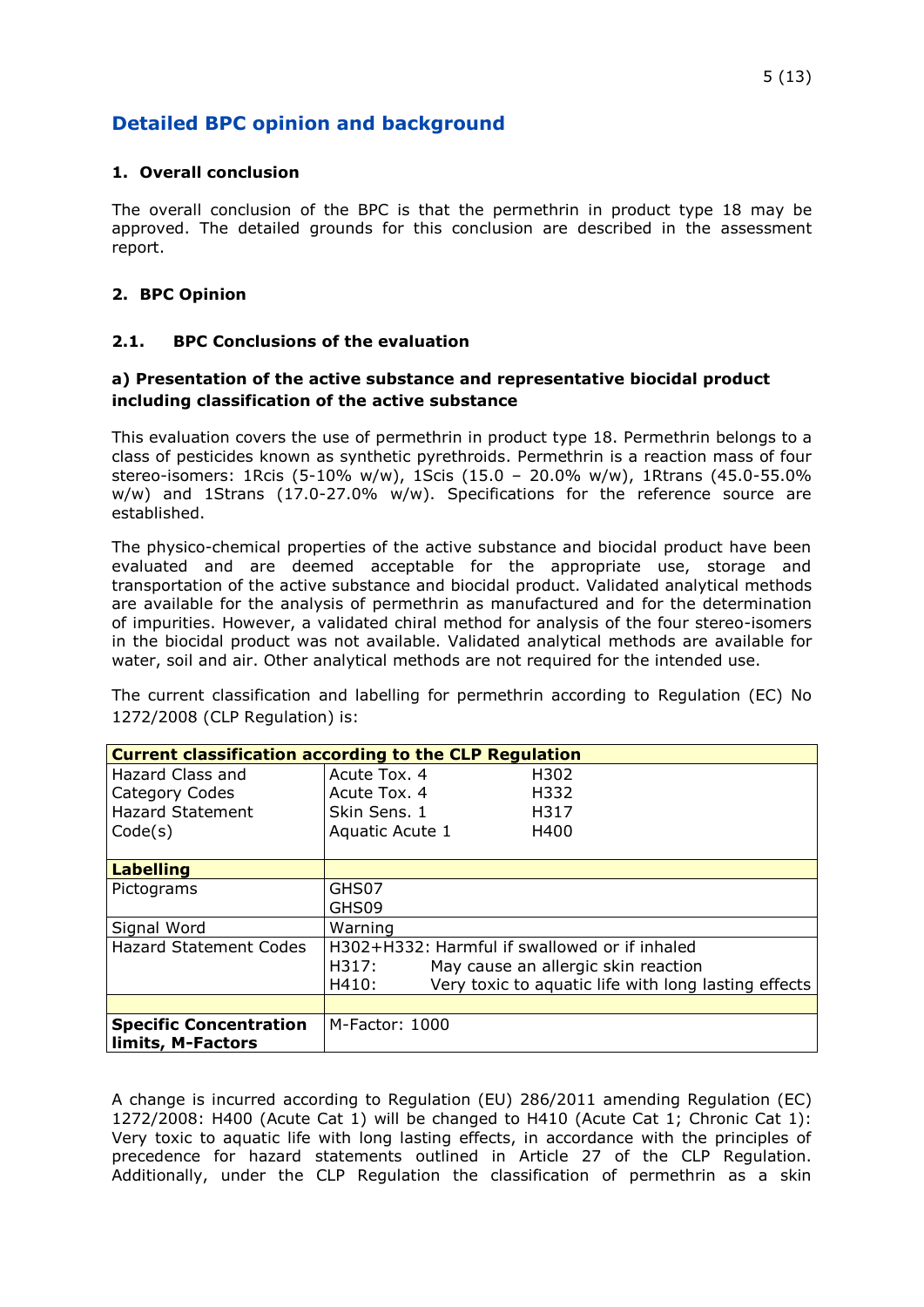sensitizer may be distinguished between category 1A and 1B. This was not possible under the previous dangerous substances legislation. The data evaluatedcomprise five studies three from the biocide process and two from the pesticide process. As the substance is currently classified sensitizer R43 and there are two positive studies from the pesticide process the evaluating Competent Authority proposed retaining the classification as sensitizer according to the CLP Regulation and propose the classification of permethrin as a skin sensitizer category 1B (skin sensitiser Cat. 1B). The proposed classification and labelling by the evaluating Competent Authority is shown below.

| <b>Proposed classification according to the CLP Regulation</b> |                                               |                                                      |  |  |
|----------------------------------------------------------------|-----------------------------------------------|------------------------------------------------------|--|--|
| Hazard Class and                                               | Acute Tox, 4                                  | H302                                                 |  |  |
| Category Codes                                                 | Acute Tox, 4                                  | H332                                                 |  |  |
| <b>Hazard Statement</b>                                        | Skin Sens, 1                                  | H317                                                 |  |  |
| Code(s)                                                        | Aquatic Acute 1                               | H400                                                 |  |  |
|                                                                | Aquatic Chronic 1                             | H410                                                 |  |  |
| <b>Labelling</b>                                               |                                               |                                                      |  |  |
| Pictograms                                                     | GHS07                                         |                                                      |  |  |
|                                                                | GHS09                                         |                                                      |  |  |
| Signal Word                                                    | Warning                                       |                                                      |  |  |
| <b>Hazard Statement Codes</b>                                  | H302+H332: Harmful if swallowed or if inhaled |                                                      |  |  |
|                                                                | May cause an allergic skin reaction<br>H317:  |                                                      |  |  |
|                                                                | H410:                                         | Very toxic to aquatic life with long lasting effects |  |  |
|                                                                |                                               |                                                      |  |  |
| <b>Specific Concentration</b>                                  | M-Factor: 100 (acute) and 10000 (chronic)     |                                                      |  |  |
| limits, M-Factors                                              |                                               |                                                      |  |  |

This active substance is included in the rapporteurs' member state harmonised classification work programme and a proposal to amend the current classification will be progressed as soon as is possible.

#### **b) Intended use, target species and effectiveness**

Permethrin as an insecticide in product type 18 is used for spot treatment (crack and crevice application and targeted spot application) and for treatment of textile fibres. For spot treatment the function of permethrin is to control a wide range of flying and crawling insects and is intended for indoor use only by professionals and nonprofessionals. The species targeted by permethrin include flying insects (e.g. flies and mosquitoes) and crawling insects (e.g. cockroaches, mites, fleas and ticks). For treatment of textile fibres the function of permethrin is to control keratin feeding textile pests, such as *Tineola* (moths), *Arthrenus* (carpet beetle), *Attagenus* (fur beetle) and *Hofmannophilia Ps* (false cloth moth), specifically in fibres used in the manufacture of carpets, by professionals only in an industrial application situation. The following use was investigated: treatment of wool textile fibres with permethrin and use of these fibres in the manufacture of carpets or rugs.

The data on permethrin and the representative biocidal product have demonstrated sufficient efficacy against the target species. No information was provided or available on the efficacy of the different permethrin stereo-isomers. Resistance has been reported for the use of permethrin as a general insecticide in a wide variety of insects. The level of resistance is less than tenfold in some of the species but high levels of resistance have been observed for example in cockroaches.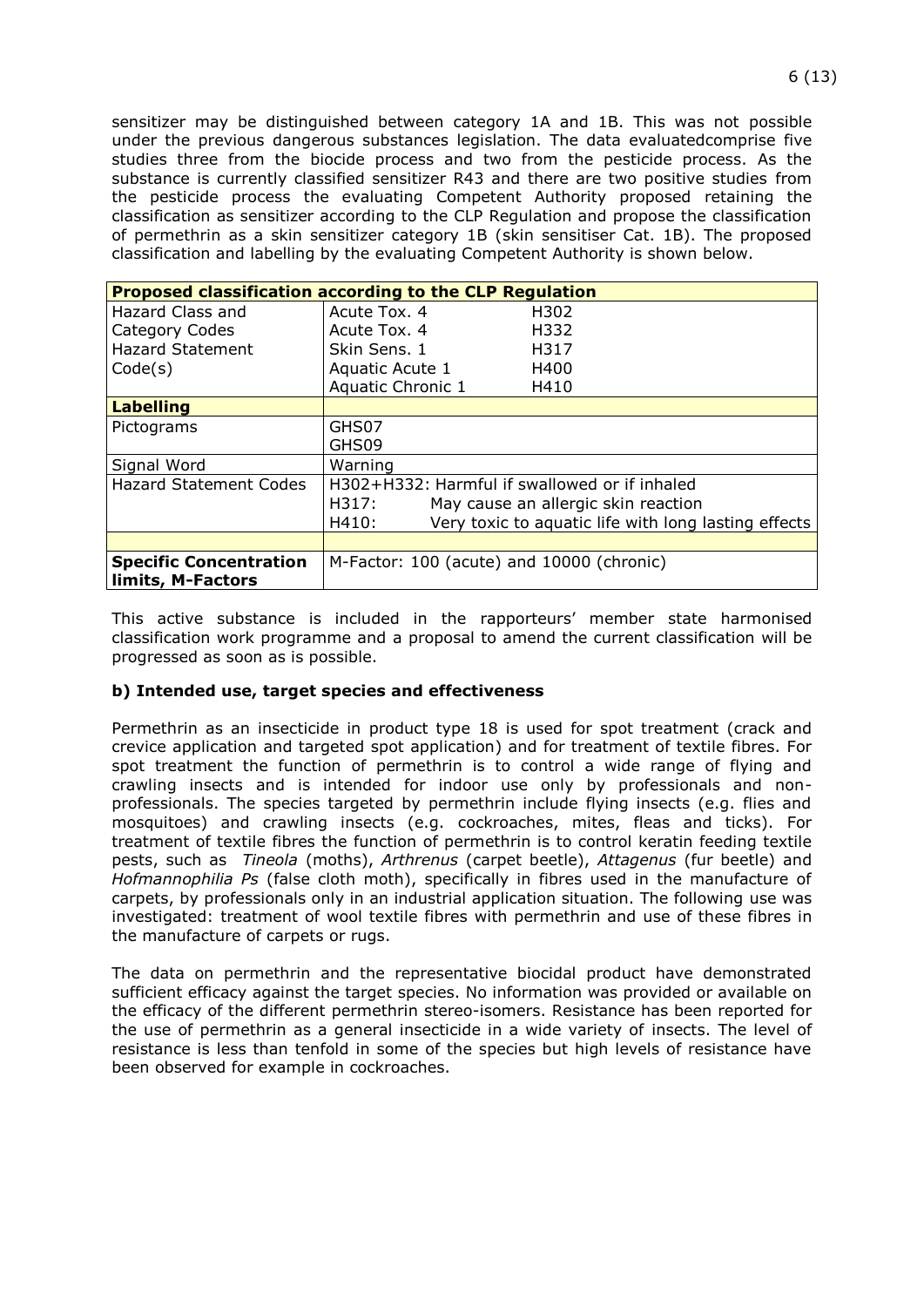#### **c) Overall conclusion of the evaluation including need for risk management measures**

#### **Human health**

The table below summarises the exposure scenarios assessed.

| <b>Summary table scenarios</b>                                  |                                                                                                                                                                                                                                                                                                                                                                                                                                 |                                         |  |  |
|-----------------------------------------------------------------|---------------------------------------------------------------------------------------------------------------------------------------------------------------------------------------------------------------------------------------------------------------------------------------------------------------------------------------------------------------------------------------------------------------------------------|-----------------------------------------|--|--|
| <b>Spot treatments</b>                                          |                                                                                                                                                                                                                                                                                                                                                                                                                                 |                                         |  |  |
| <b>Scenario</b>                                                 | <b>Primary or secondary exposure</b><br><b>Description of scenario</b>                                                                                                                                                                                                                                                                                                                                                          | <b>Exposed</b><br>group                 |  |  |
| Mixing/<br>loading                                              | Primary exposure: handling containers of 5% w/w<br>Permethrin for professional use requiring dilution<br>to a 0.24% in-use solution.<br>Tier 1: With PPE (gloves)<br>Tier 2: With PPE (gloves and coated coverall)<br>Non-professionals will only use RTU products.                                                                                                                                                             | Professionals                           |  |  |
| Application<br>(Spraying)                                       | Primary exposure:<br>Professionals (knapsack sprayer)<br>Non-professionals (RTU product)                                                                                                                                                                                                                                                                                                                                        | Professionals,<br>non-<br>professionals |  |  |
| Post-<br>application                                            | Secondary exposures:<br>Acute phase post-application                                                                                                                                                                                                                                                                                                                                                                            | <b>Bystanders</b><br>(Child)            |  |  |
| <b>Fibre treatments</b>                                         |                                                                                                                                                                                                                                                                                                                                                                                                                                 |                                         |  |  |
| Scenario                                                        | <b>Primary or secondary exposure</b><br><b>Description of scenario</b>                                                                                                                                                                                                                                                                                                                                                          | <b>Exposed</b><br>group                 |  |  |
| Mixing/<br>loading                                              | Primary exposure, handling containers of EULAN<br>SPA 01 (pumped transfer):<br>Connection<br>of container to<br>mixing vessel.<br>Removing the cap, inserting the pump lines into<br>the container and then recapping<br>the old<br>container and disposing it as hazardous waste.<br>Tier 1: No PPE (gloves)<br>Tier 2: With PPE (gloves)                                                                                      | Professionals                           |  |  |
| Rinsing/clea<br>ning (also<br>applicable<br>for repair<br>work) | Primary exposure:<br>Foulard chassis and pipelines which contained<br>the working solution of EULAN SPA 01<br>are<br>rinsed/cleaned with water and water from this<br>process is discarded for waste treatment.<br>It is assumed that workers are exposed to the<br>working solution (0.25 g EULAN SPA 01/L) which<br>was present in the Foulard Chassis and pipelines.<br>Tier 1: No PPE (gloves)<br>Tier 2: With PPE (gloves) | Professionals                           |  |  |
| In-service<br>life                                              | Secondary exposures:<br>Child crawling on treated carpet with mouthing<br>Inhalation exposure to carpet fitters                                                                                                                                                                                                                                                                                                                 | <b>Bystanders</b><br>(child, adult)     |  |  |

Safe use was demonstrated for spot treatment by professional users wearing appropriate personal protective equipment (PPE) including gloves and coated coverall. PPE should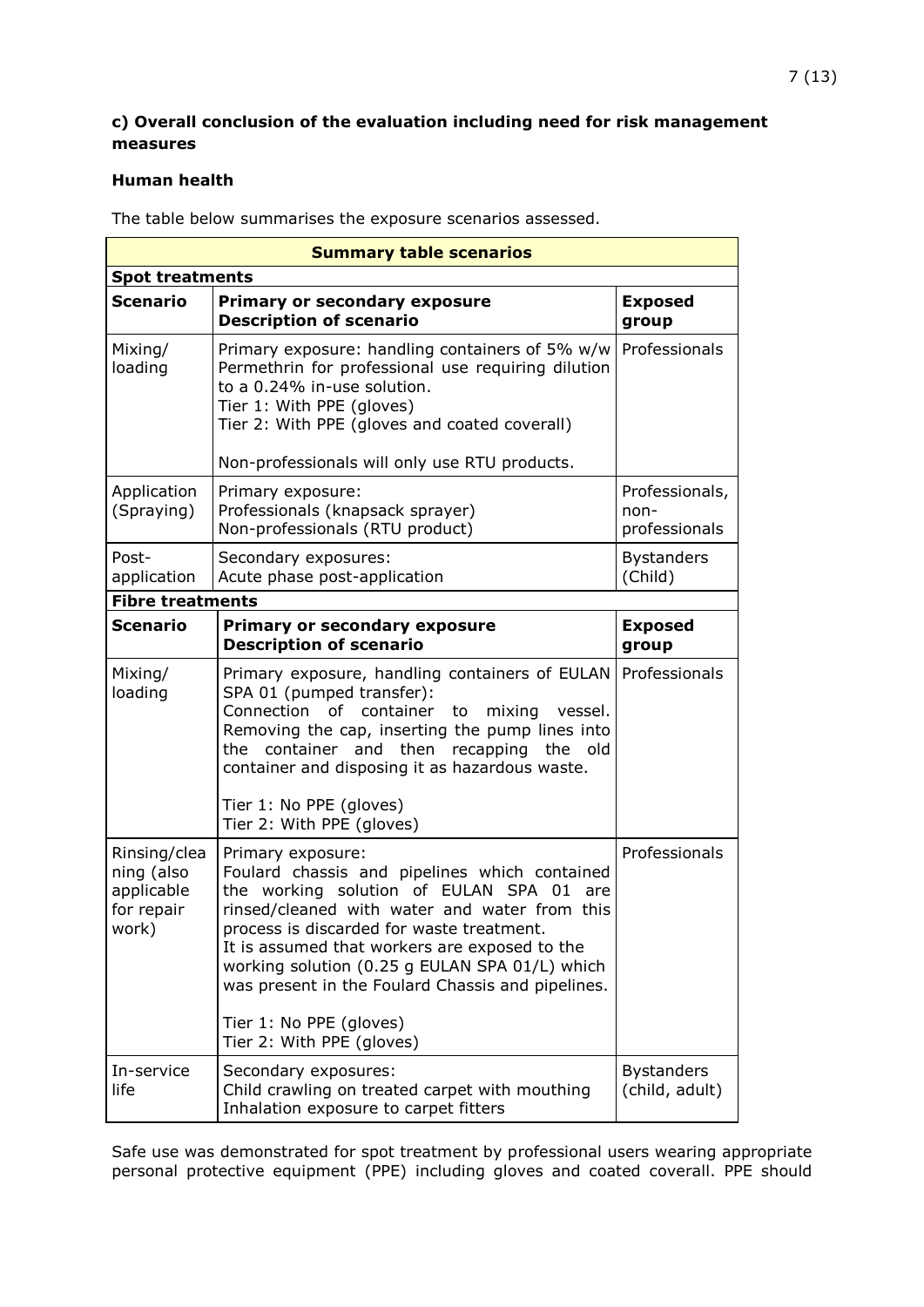also be considered for products containing permethrin because the active substance is currently classified as a potential sensitiser.

Safe use was demonstrated for non-professional users when applying permethrin as a ready-to-use trigger spray. Although exposure is considered to be negligible compared to the acceptable exposure levels a qualitative local risk assessment should be performed prior to authorisation because the active substance is currently classified as a potential sensitiser.

Secondary exposure of infants who would be in contact or ingest residues following exposure due to the use of relevant permethrin containing products does not present a concern. Secondary exposure of children crawling on treated surface is also acceptable.

For textile treatment by industrial users safe use was demonstrated without wearing PPE. Nonetheless, PPE should be considered for products containing permethrin because the active substance is currently classified as a potential sensitiser.

For textile preservation, combined exposure has been considered for a worker who may perform both mixing/loading and rinsing/cleaning/repair tasks in the same working day. It was shown that combined exposure will not add a significant additional exposure to the professional exposure encountered.

Secondary exposure of carpet fitters and child crawling on treated carpet to permethrin does not present a concern.

#### **Environment**

| <b>Summary table scenarios</b>                                                                    |                                                                                                                                                                                                               |  |  |
|---------------------------------------------------------------------------------------------------|---------------------------------------------------------------------------------------------------------------------------------------------------------------------------------------------------------------|--|--|
| <b>Scenario</b>                                                                                   | <b>Description of scenario</b>                                                                                                                                                                                |  |  |
| Spot treatment                                                                                    |                                                                                                                                                                                                               |  |  |
| Use by professional and<br>non-professional by<br>spraying indoor (houses<br>and large buildings) | Emission to wastewater via washing of applicator cloths<br>and wet cleaning of treated surfaces (air, sewage<br>treatment plant (STP), surface water, sediment, soil,<br>groundwater and secondary poisoning) |  |  |
| Treatment of textile fibres applied to wool fibres used in carpets and rugs                       |                                                                                                                                                                                                               |  |  |
| Application: treating<br>textile fibres                                                           | Emission to wastewater (air, sewage treatment plant<br>(STP), surface water, sediment, soil, groundwater and<br>secondary poisoning)                                                                          |  |  |
| Service life                                                                                      | Emission to wastewater via cleaning of treated carpets<br>and rugs (air, sewage treatment plant (STP), surface<br>water, sediment, soil, groundwater and secondary<br>poisoning)                              |  |  |

The table below summarises the exposure scenarios assessed.

For spot treatment unacceptable risks were identified for surface water and sediment for use by professional and non-professionals. If the product is either restricted to use in dry cleaned areas or, following treatment in areas subject to wet cleaning, excess product is removed by dry or damp cloths that are disposed of as waste, emissions to waste water from wet cleaning of treated surfaces would be eliminated. Consequently, the risk for surface water and sediment would be reduced, as it would now solely depend on the emissions from the washing of applicators clothes. This results in acceptable risks for both use by professionals and non-professionals. It shall be noted that if there was no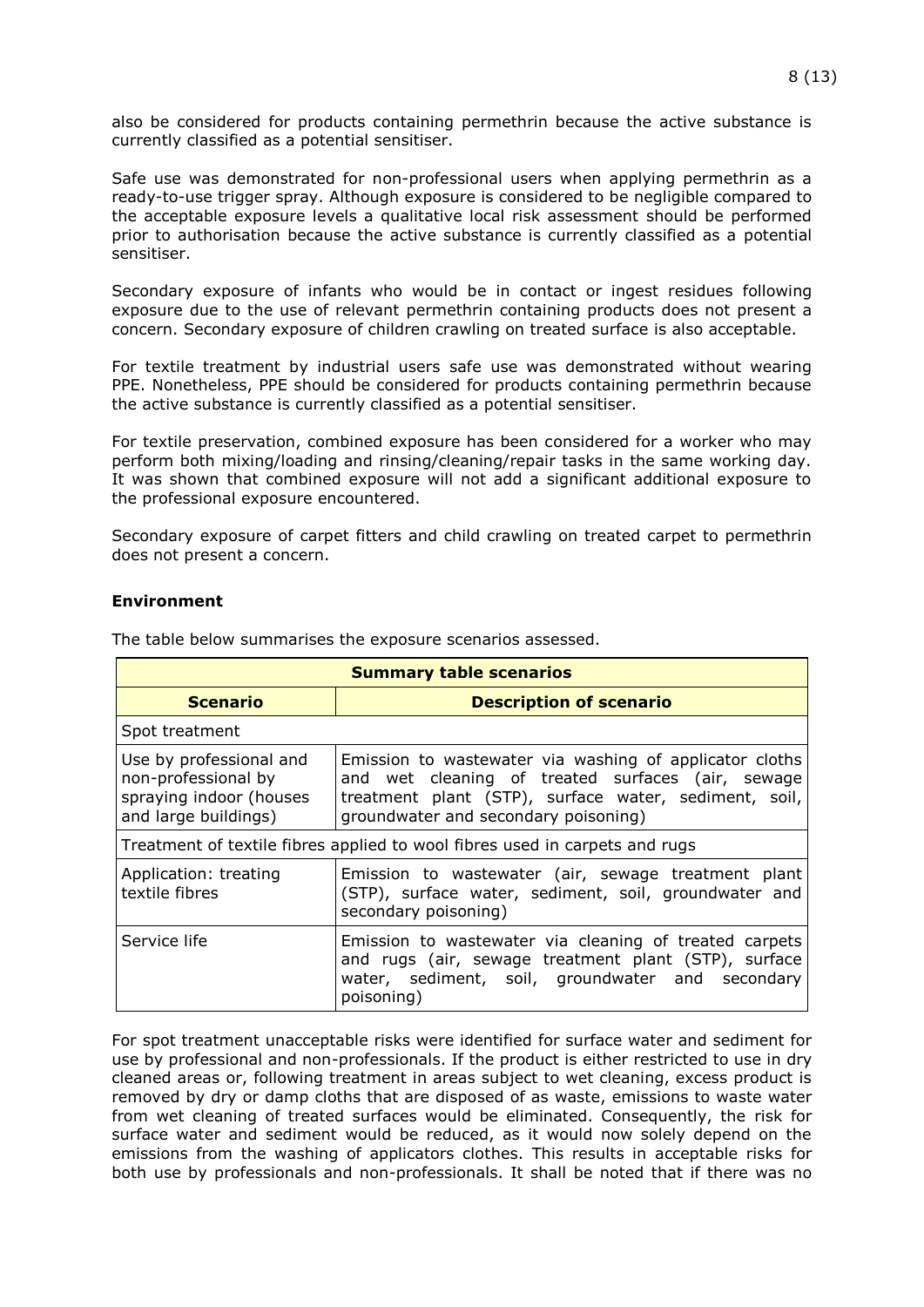release of wastewater (i.e. 100 % of the applicators coveralls are disposable and 100% of surfaces are cleaned by vacuum/broom or cloths disposed as waste) there would only be emissions to municipal wastes and none to the environment via wastewater following application in houses or large buildings.

For treatment of textile fibres unacceptable risks were identified in the application scenario for surface water. This risk can be mitigated against by containment of the emissions to the facility drains. For the service life scenario no unacceptable risks were identified except for sediment where a slight risk was identified. It may not be possible to mitigate against the risk for the release during service life. However, in this instance given the conservative nature of the calculation carried out during the exposure assessment (assuming 100% loss of permethrin during service life and no provision made for degradation of permethrin during the various stages of the lifetime of the carpet) the risk is not considered significant.

In addition to permethrin two relevant metabolites were assessed: 3-(2,2-dichlorovinyl)- 2,2-dimethyl-(1-cyclopropane)carboxylate (DCVA) and 3-phenoxybenzoic acid (PBA). For the metabolites DCVA and PBA for some scenarios evaluated unacceptable risks were identified. However, it is noted that (a) metabolite risk ratios are significantly lower than those of the parent compound permethrin due to the lower toxicity of the metabolites for aquatic organisms and (b) there are far fewer metabolite failures than there are for the parent compound permethrin. In addition given the highly conservative nature of the exposure assessment carried out for the metabolites any risk identified is significantly lower than that due to permethrin itself.

#### **2.2. Exclusion, substitution and POP criteria**

#### **2.2.1. Exclusion and substitution criteria**

| <b>Property</b>                    |                                                                         | <b>Conclusions</b>         |
|------------------------------------|-------------------------------------------------------------------------|----------------------------|
| CMR properties                     | Carcinogenicity (C)                                                     | no classification required |
|                                    | Mutagenicity (M)                                                        | no classification required |
|                                    | Toxic for reproduction (R)                                              | no classification required |
| PBT and vPvB properties            | Persistent (P) or very<br>Persistent (vP)                               | potential P                |
|                                    | Bioaccumulative (B) or very<br>Bioaccumulative (vB)                     | not B or vB                |
|                                    | Toxic (T)                                                               |                            |
| Endocrine disrupting<br>properties | permethrin is not considered to have endocrine disrupting<br>properties |                            |

The table below summarises the relevant information with respect to the assessment of exclusion and substitution criteria:

Consequently, the following is concluded:

Permethrin does not meet the exclusion criteria laid down in Article 5 of Regulation (EU) No 528/2012.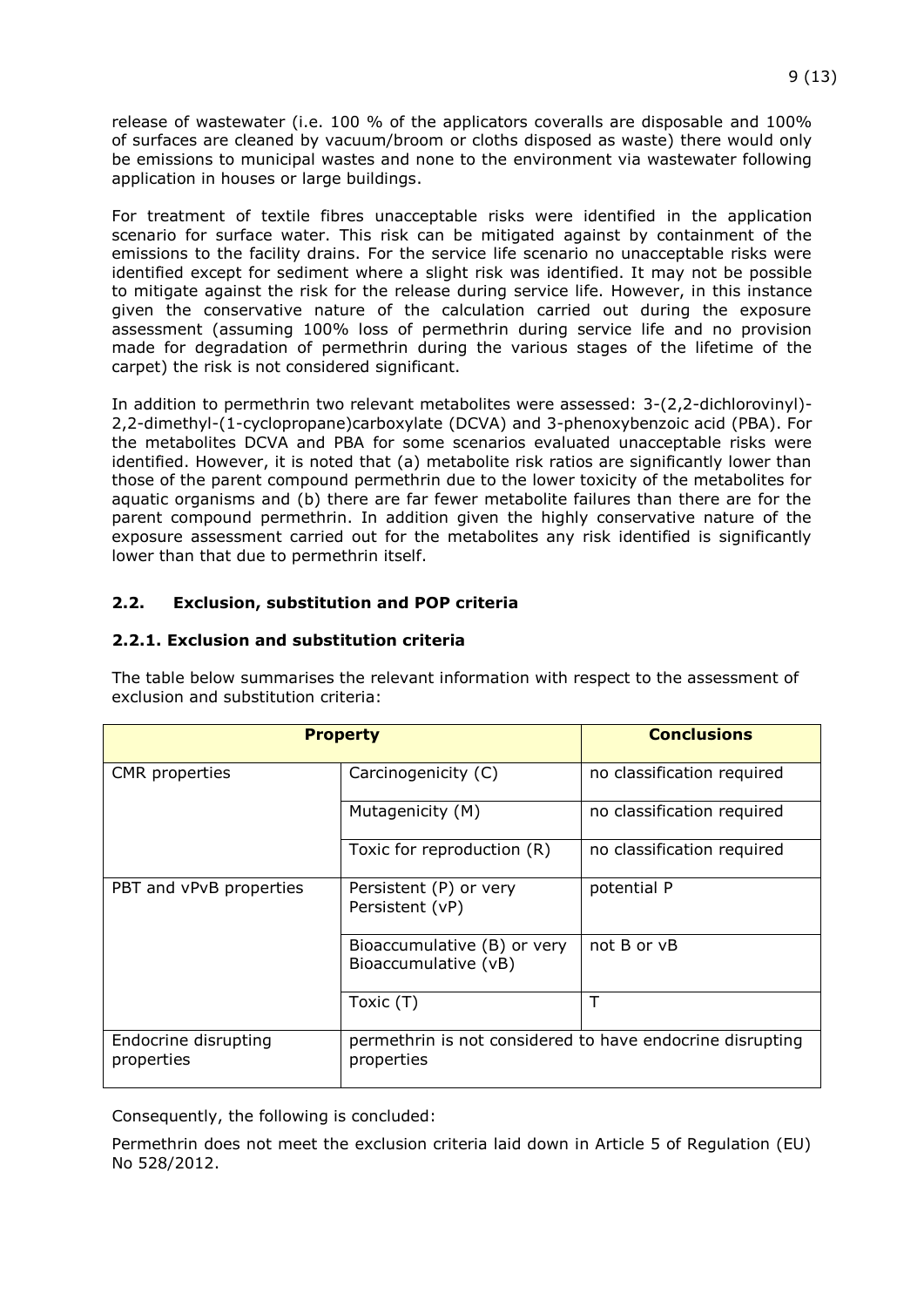Permethrin does not meet the conditions laid down in Article 10 of Regulation (EU) No 528/2012, and is therefore not considered as a candidate for substitution.

The exclusion and substitution criteria were assessed in line with the "Note on the principles for taking decisions on the approval of active substances under the BPR" agreed at the  $55<sup>th</sup>$  meeting of the representatives of Member States Competent Authorities for the implementation of Regulation 528/2012 concerning the making available on the market and use of biocidal products  $(CA-March14-Doc.4.1 - Final (CA-March14-Doc.4.1 - Final -$ [Principles for the approval of AS.doc\)](https://circabc.europa.eu/sd/a/4c1252db-fe7f-4a27-8173-b9fc4983307d/CA-Sept13-Doc.3.0%20-%20Final%20-%20Principles%20for%20the%20approval%20of%20AS.doc). This implies that the assessment of the exclusion criteria is based on Article 5(1) using the temporary criteria for the determination of endocrine-disrupting properties in Article 5(3) and the assessment of substitution criteria is based on Article  $10(1)(a, b$  and d).

Guidance on PBT assessment (ECHA Guidance: Chapter R.11: PBT Assessment, v.1.1, November 2012) indicates that since the *cis* isomer constituent is present within permethrin at amounts  $\geq 0.1$  % w/w then the multi-constituent substance, permethrin, should also be treated as potentially persistent. In this situation permethrin may potentially fulfill the persistency criteria and, hence, fulfill two out of the three PBT criteria. Due to this borderline status and to the difficulties pertaining to the determination of the P classification, it is the agreed opinion of the Committee that permethrin should be further assessed by the ECHA PBT Expert Group. Depending on the outcome of the ECHA PBT Expert Group there may be a requirement for the substance to be considered as a candidate for substitution as identified in the provisions of Article 10(1) of Regulation (EU) No 528/2012.

#### **2.2.2. POP criteria**

As permethrin is not B or vB and only potentially P, it does not meet the criteria for being a persistent organic pollutant.

#### **2.3. BPC opinion on the application for approval of the active substance permethrin in product type 18**

In view of the conclusions of the evaluation, it is proposed that Permethrin shall be approved and be included in the Union list of approved active substances, subject to the following specific conditions:

- 1. Specification: minimum purity of the active substance evaluated: ≥93.0% w/w with a cis:trans ratio of 25:75
- 2. Specific conditions:
- a. The Union level risk assessment did not address all potential uses and exposure scenarios; When assessing the application for authorisation of a product in accordance with Article 19 and Annex VI of the Biocidal Products Regulation, Member States shall assess exposure to populations and environmental compartments and uses or exposure scenarios that have not been representatively addressed in the risk assessments presented in the CAR.
- b. For industrial or professional users, safe operational procedures and appropriate organisational measures shall be established. Where exposure cannot be reduced to an acceptable level by other means, products shall be used with appropriate personal protective equipment.
- c. Appropriate risk mitigation measures shall be taken to protect the soil and aquatic compartments. Labels and, where provided, safety data sheets of products authorised shall indicate such measures required. In particular: products authorised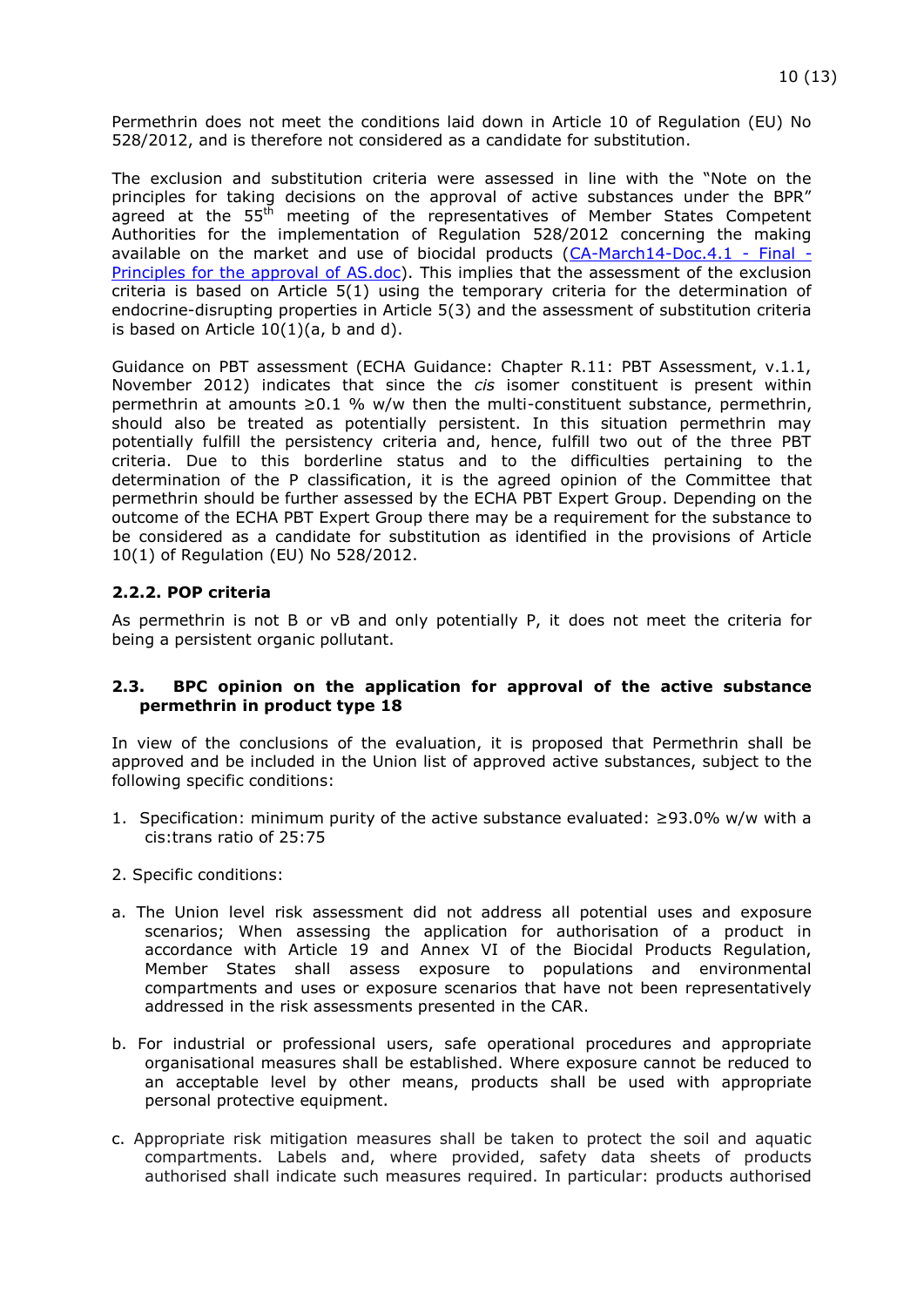for the application to textile fibres or other materials to control insect damage shall indicate that freshly treated fibres and other appropriate materials shall be stored to prevent direct losses to soil or water, and that any losses from the application of the product shall be collected for reuse or disposal.

d. Where a treated article has been treated with or intentionally incorporates permethrin, and where necessary due to the possibility of skin contact as well as the release of permethrin under normal conditions of use, the person responsible for placing the article on the market shall ensure that the label provides information on the risk of skin sensitisation, as well as the information referred to in the second subparagraph of Article 58(3) of Regulation (EU) No 528/2012.

The active substance does not fulfil the criteria according to Article 28(2) to enable inclusion in Annex I of Regulation (EU) 528/2012.

#### **2.4. Elements to be taken into account when authorising products**

- 1. The possibility of skin sensitisation to non-professionals from products containing permethrin should be addressed by a risk assessment at product authorisation since the active substances is classified as a potential sensitiser.
- 2. Whilst the efficacy data provided is sufficient to recommend approval of the substance, data demonstrating the efficacy of the product at the minimum application rate against the range of proposed target organisms using the recommended application equipment must be provided at the product authorisation stage.
- 3. The use of insecticides containing permethrin must take into specific account the aquatic compartment of the environment. The potential risk of direct emissions, via drains, to water bodies should be considered for each Member State's product authorisation. In particular, wastewater from the industrial application stage of the process (to textile fibres or other materials) must not be released directly to surface water or indirectly via a sewage treatment plant. Application solutions shall be collected and reused or disposed as hazardous waste. Member States shall ensure that these risk mitigation measures are practical. If the risk cannot be reduced to an acceptable level by the application of these risk mitigation measures, or by other means, products should not be authorised for industrial treatment of textile fibres.
- 4. Spray applications outdoor may present a risk to bees. This possible risk has to be addressed at product authorisation.
- 5. An assessment of the risk in food and feed areas may be required at product authorisation where use of the product may lead to contamination of food and feeding stuffs.
- 6. The potential resistance of target insects to permethrin could be of concern and, as such, resistance management measures should be included in the authorisation of products. These could include (but should not be restricted to) the following factors:
	- a. The population size of the target insect should be evaluated before a control campaign. The dose and frequency of applications and the timing of the control campaign should be in proportion to the size of the infestation.
	- b. A complete elimination of insects in the infested area should be achieved.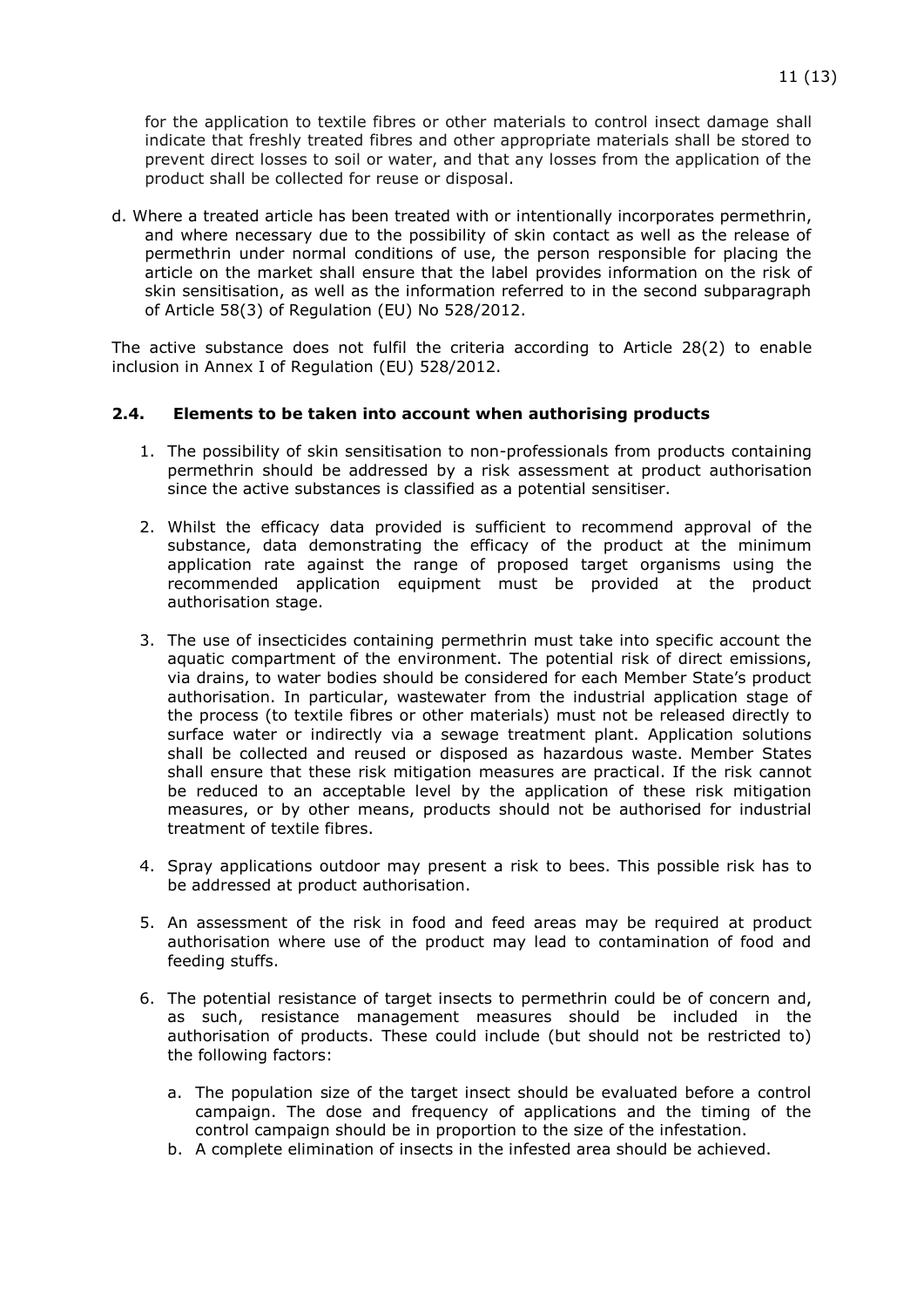- c. The use instruction of products should contain guidance on resistance management for insecticides.
- d. Resistant management strategies should be developed, and permethrin should not be used in an area where resistance to this substance is suspected.
- e. The authorisation holder and professional end-users shall report any observed resistance incidents to the Competent Authorities or other appointed bodies involved in resistance management.
- 7. Appropriate risk mitigation measures must be taken to minimise the potential exposure of humans, of non-target species and of the aquatic environment. In particular, Member States should consider that labels and/or safety-data sheets of products authorised clearly indicate that:
	- a. Products shall not be placed in areas accessible to infants, children and companion animals.
	- b. In particular, permethrin toxicity to felines should be taken into consideration, especially where there is insecticide application in domestic dwellings with cats.

#### **2.5. Requirement for further information**

Sufficient data have been provided to verify the conclusions on the active substance, permitting the proposal for the approval of permethrin. However, further data shall be required as detailed below:

#### **2.5.1 Methods of analysis**

It should be noted that the applicant needs to provide a validated chiral method of analysis for the permethrin enantiomers in the representative product formulation. The validated chiral method of analysis and should be provided as soon as possible but no later than 6 months before the date of approval to the evaluating Competent Authority (Ireland).

#### **2.5.2 Efficacy**

Permethrin is a reaction mass of four stereoisomers. No information was available to evaluate the efficacy of the different isomers and, therefore, it is not known whether it fulfils the Art 10(1) (f)) substitution criteria, namely 'contains a significant proportion of non-active isomers'. However, there are currently no clear rules, methodology or guidance for the assessment of this criterion and this issue cannot be considered further at this time. However, the efficacy of the permethrin isomers will have to be considered when such guidance does become available.

#### **2.5.3 Environment**

A soil dwelling arthropod study for permethrin should be considered necessary as confirmatory data and should be provided as soon as possible but no later than 6 months before the date of approval to the evaluating Competent Authority (Ireland).

The applicants need to provide a confirmatory water/sediment degradation study for the permethrin metabolite – DCVA. The study should be provided as soon as possible but no later than 6 months before the date of approval to the evaluating Competent Authority (Ireland).

#### **2.5.4 Biocidal product**

The applicants used "dummy" products as part of their submission. Further data may be